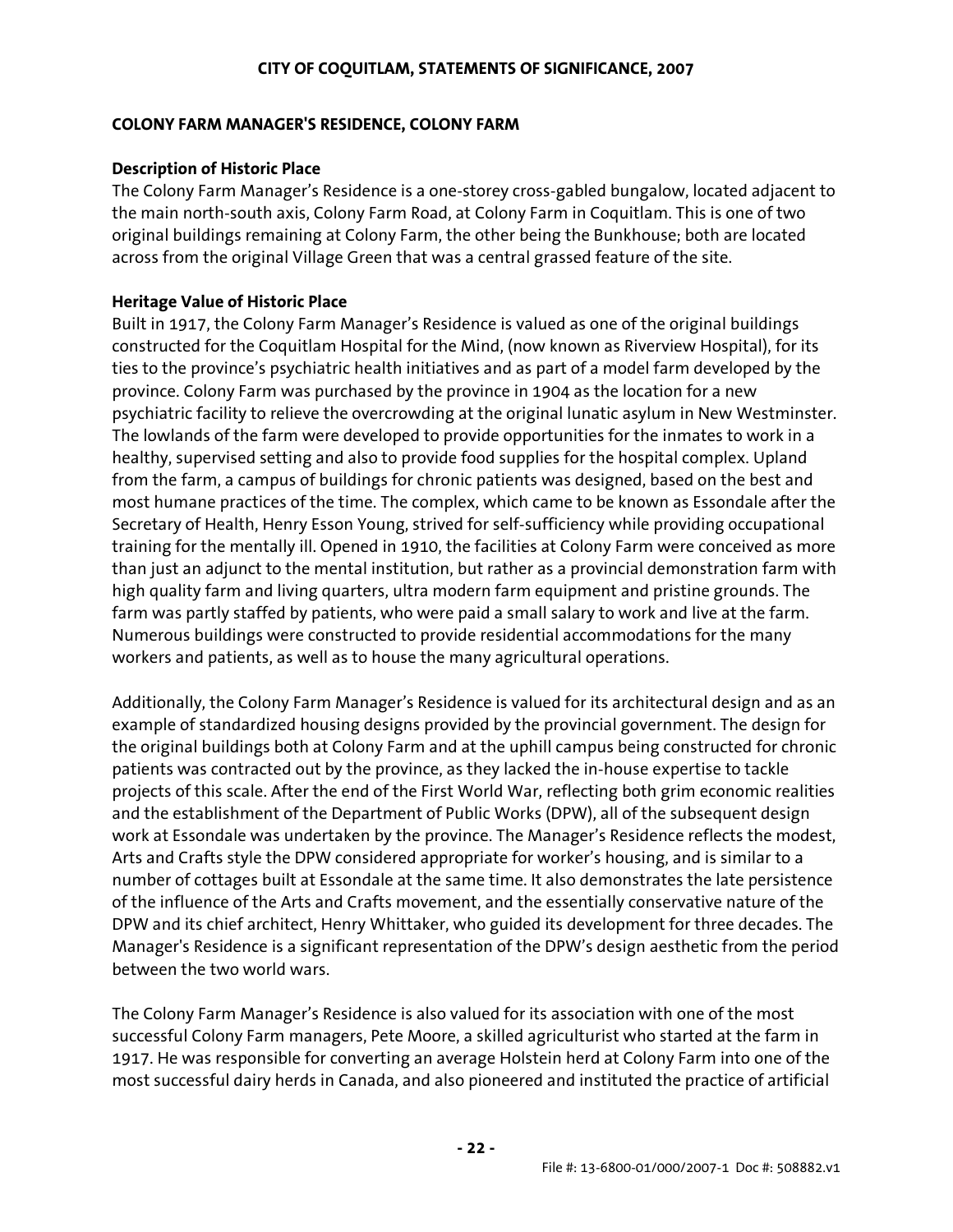## **CITY OF COQUITLAM, STATEMENTS OF SIGNIFICANCE, 2007**

insemination for cows, now a common practice around the world. Moore and his wife lived at this residence until his retirement in 1948.

# **Character-Defining Elements**

Key elements that define the heritage character of the Colony Farm Manager's Residence include its:

- setting within historic Colony Farm, facing Colony Farm Road, adjacent to the Colony Farm Bunkhouse and across from the Village Green

- residential form, scale and massing as expressed by its one-storey wood-framed structure with cross-gabled roof

- wood-frame construction, with lapped wood siding at the main level, cedar shingles at the foundation level and half-timbering in the gable

- Arts and Crafts style details such as open eaves with exposed purlins and rafters, and triangular eave brackets

- additional exterior details such as external red-brick chimneys

- fenestration such as double-hung 6-over-1 double and triple-assembly wood-sash windows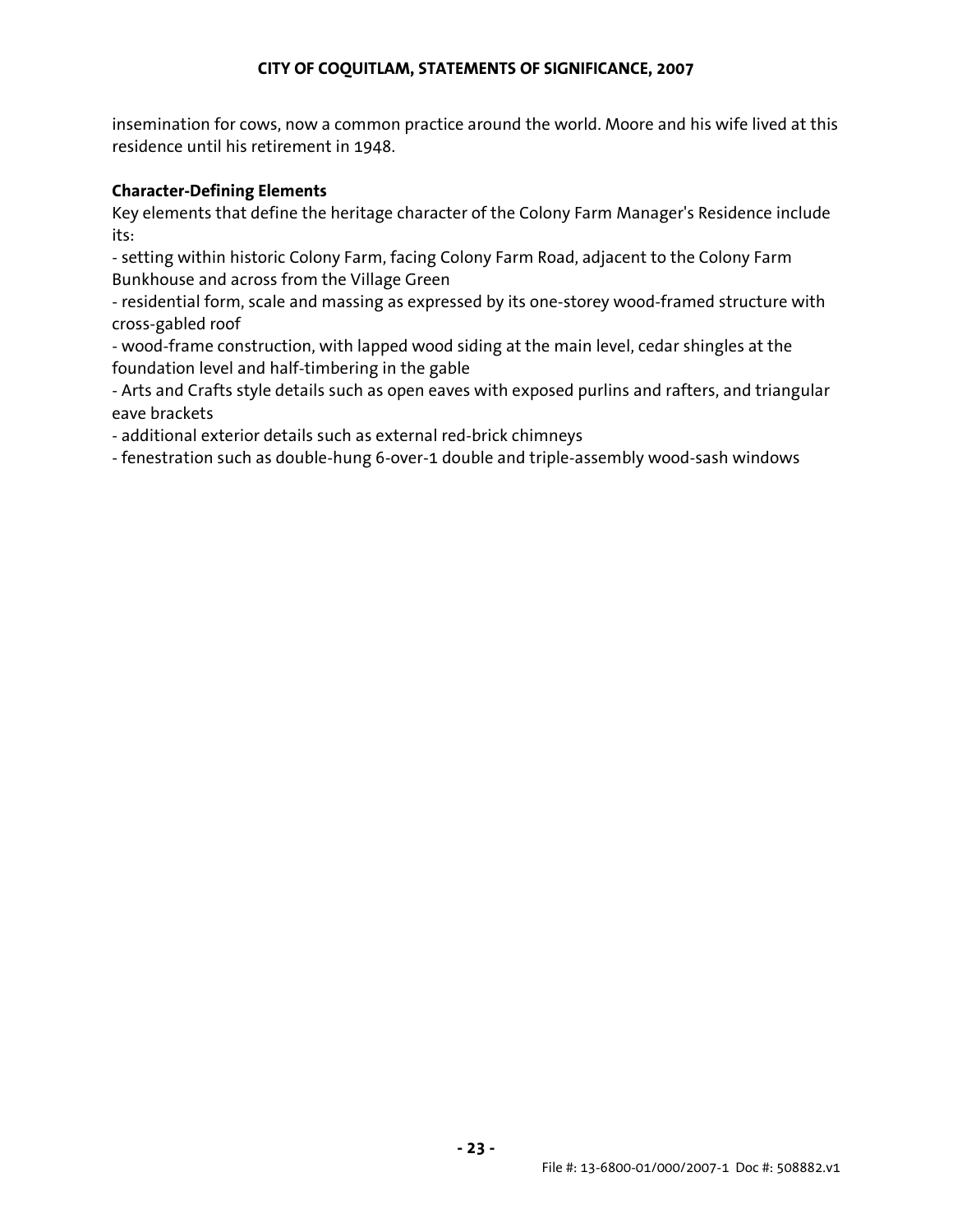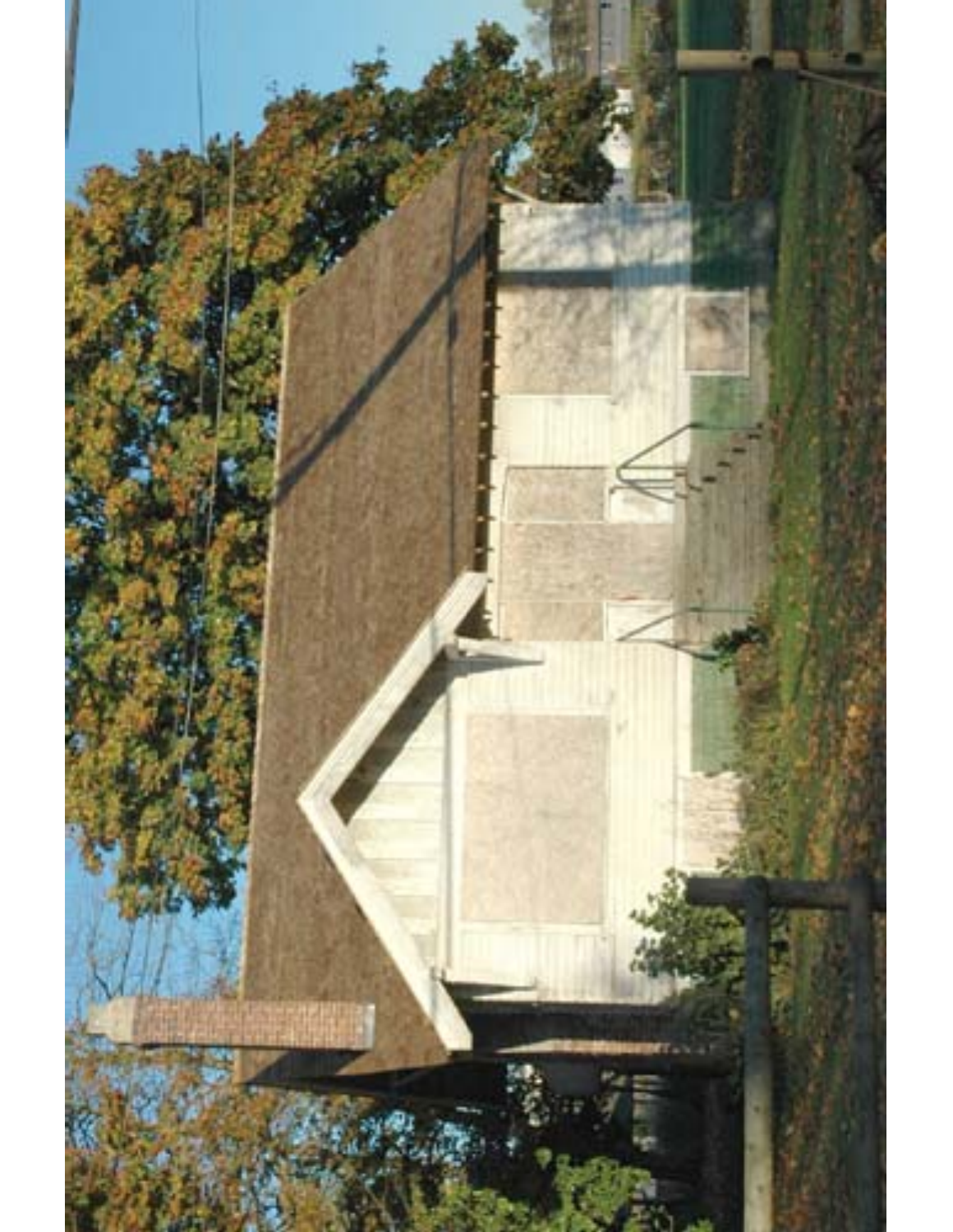